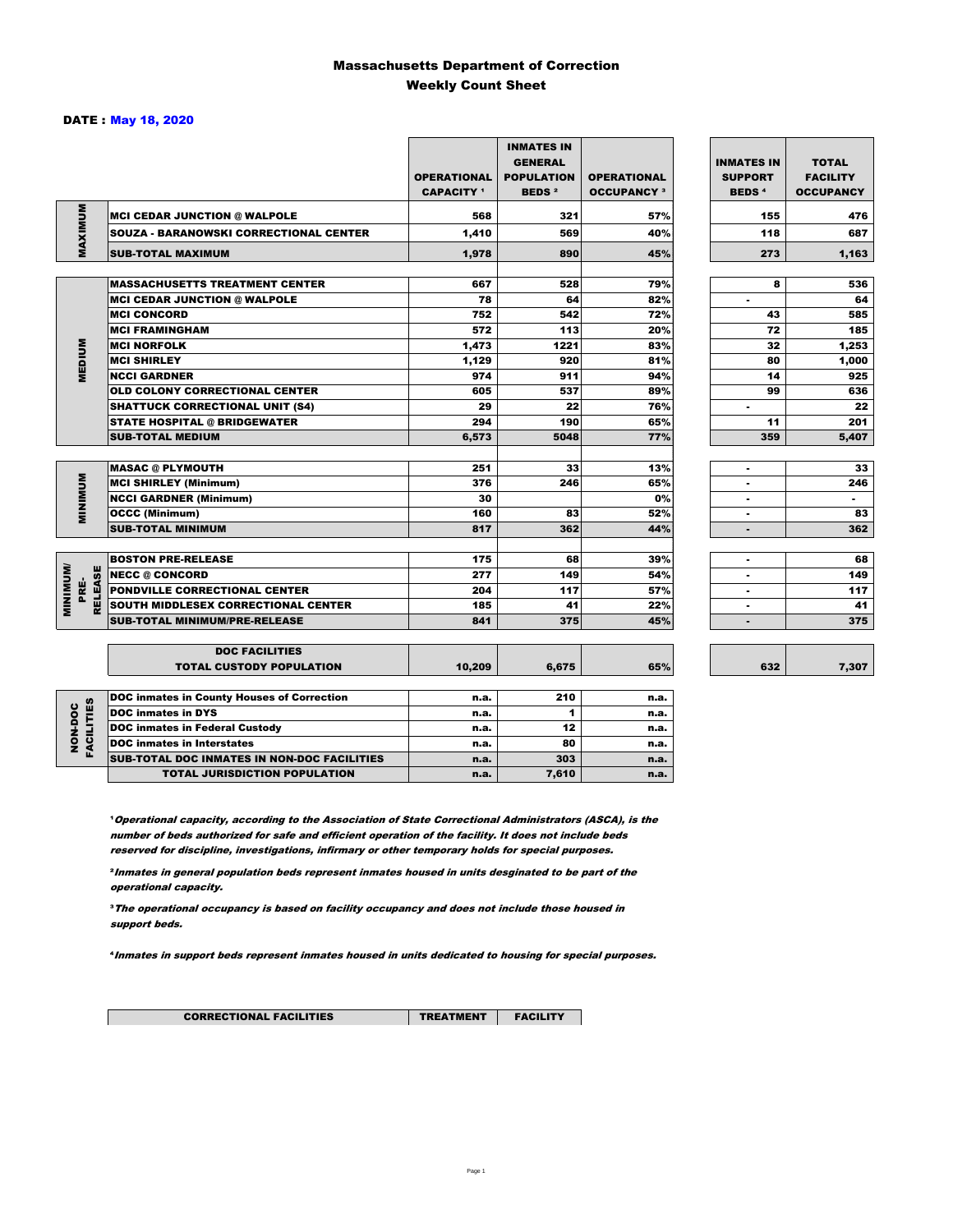### Massachusetts Department of Correction Weekly Count Sheet

| <b>HOSPITAL MISSION</b>             | <b>BEDS</b> | <b>OCCUPANCY</b> |
|-------------------------------------|-------------|------------------|
| <b>SHATTUCK CORRECTIONAL UNIT</b>   | 29          | 22               |
| <b>STATE HOSPITAL @ BRIDGEWATER</b> | 372         | 190              |
| <b>TOTAL</b>                        | 401         | 212              |

|                                                                | <b>FACILITY</b>  |
|----------------------------------------------------------------|------------------|
| <b>DOC INMATES IN COUNTY FACILITIES</b>                        | <b>OCCUPANCY</b> |
| <b>BARNSTABLE COUNTY</b>                                       |                  |
| <b>BERKSHIRE COUNTY</b>                                        | 6                |
| <b>BRISTOL COUNTY</b>                                          | ۰                |
| <b>DUKES COUNTY</b>                                            | 0                |
| <b>ESSEX COUNTY</b>                                            | 3                |
| <b>FRANKLIN COUNTY</b>                                         | 12               |
| <b>HAMPDEN COUNTY*</b>                                         | 129              |
| <b>HAMPSHIRE COUNTY</b>                                        | 9                |
| <b>MIDDLESEX COUNTY</b>                                        | ۰                |
| <b>NORFOLK COUNTY</b>                                          | ۰                |
| <b>PLYMOUTH COUNTY</b>                                         | 50               |
| <b>SUFFOLK COUNTY</b>                                          | 1                |
| <b>WORCESTER COUNTY</b>                                        |                  |
| <b>TOTAL</b>                                                   | 210              |
| *Note* Hampden County has 57 Section 35 inmates (Stoney Brook) |                  |
|                                                                | <b>EACILITY</b>  |

| <b>DOC INMATES IN OTHER FACILITIES</b> | <b>FACILITY</b><br><b>OCCUPANCY</b> |
|----------------------------------------|-------------------------------------|
| <b>FEDERAL BUREAU OF PRISONS</b>       |                                     |
| <b>DYS</b>                             |                                     |
| <b>INTERSTATES</b>                     | 80                                  |
| <b>TOTAL</b>                           |                                     |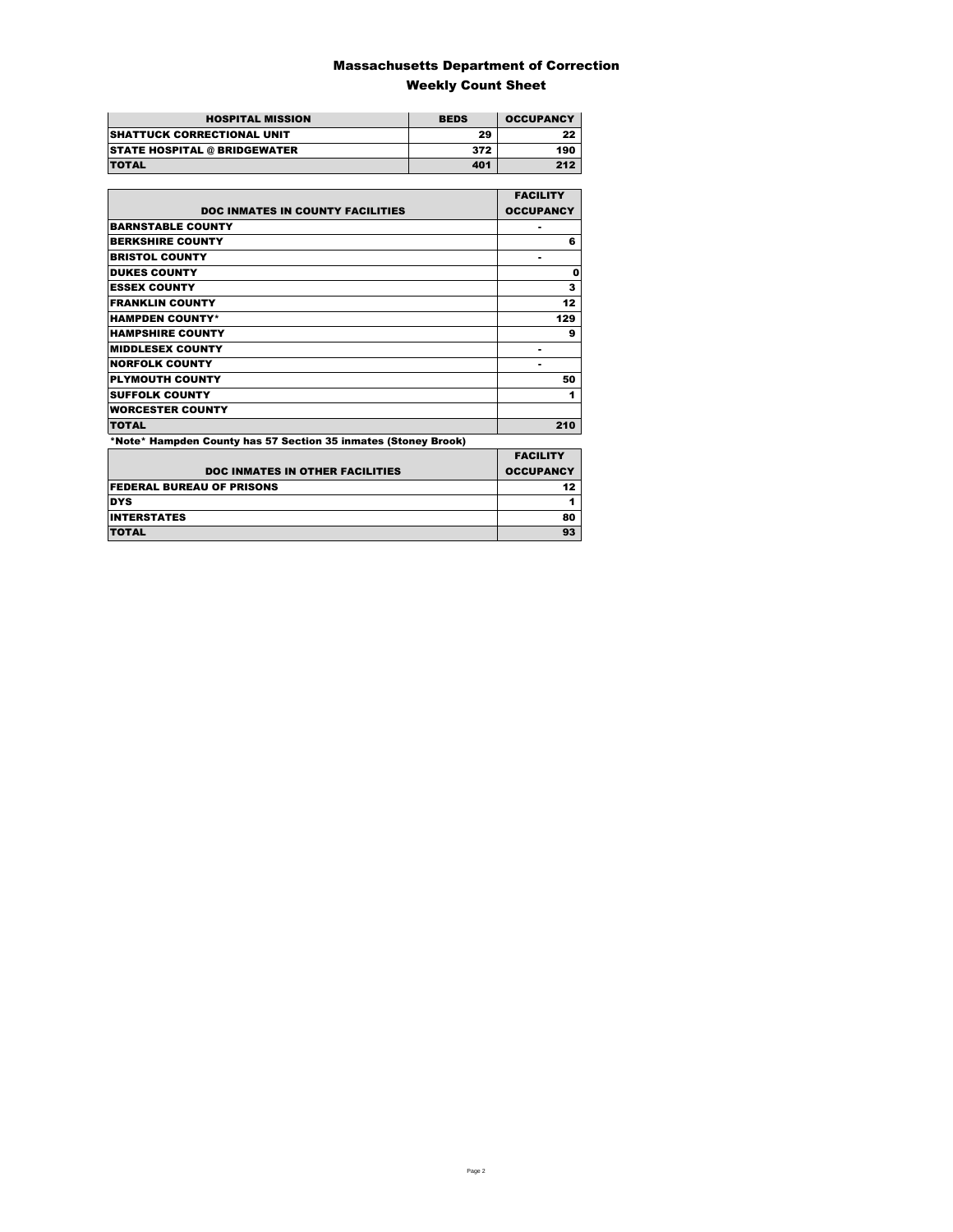#### **05/18/20**

| <b>COUNTY</b>                        | <b>SECURITY LEVEL</b>                 |                                  |                             |                     |                            |                                |                               |                              |                                  |                           | <b>TOTAL</b>                  |                            |
|--------------------------------------|---------------------------------------|----------------------------------|-----------------------------|---------------------|----------------------------|--------------------------------|-------------------------------|------------------------------|----------------------------------|---------------------------|-------------------------------|----------------------------|
| <b>BARNSTABLE</b>                    | <b>TYPE</b>                           | <b>MAXIMUM</b>                   |                             |                     | <b>MEDIUM</b>              |                                | <b>MINIMUM</b>                |                              | <b>PRE-RELEASE</b>               |                           | <b>TOTAL</b>                  |                            |
|                                      |                                       | <b>MALE</b>                      | <b>FEMALE</b>               | <b>MALE</b>         | <b>FEMALE</b>              | <b>MALE</b>                    | <b>FEMALE</b>                 | <b>MALE</b>                  | <b>FEMALE</b>                    | <b>MALE</b>               | <b>FEMALE</b>                 | <b>FACILITY</b>            |
|                                      | <b>COUNTY</b>                         | $\mathbf 0$                      | $\mathbf{0}$                | 90                  | 9<br>$\mathbf 0$           | $\mathbf{0}$                   | 0                             | $\mathbf{0}$                 | $\overline{0}$                   | 90                        | 9<br>0                        | 99                         |
| <b>HOUSE OF</b><br><b>CORRECTION</b> | <b>STATE</b><br><b>FEDERAL</b>        | $\overline{0}$<br>0              | $\mathbf 0$<br>0            | 0<br>0              | 0                          | $\overline{0}$<br>0            | $\overline{0}$<br>$\mathbf 0$ | $\mathbf 0$<br>$\mathbf 0$   | $\overline{0}$<br>0              | $\mathbf 0$<br>$\pmb{0}$  | 0                             | 0<br>$\mathbf 0$           |
|                                      | <b>TOTAL</b>                          | $\overline{0}$                   | $\overline{0}$              | 90                  | 9                          | $\mathbf 0$                    | $\mathbf 0$                   | $\mathbf{0}$                 | $\mathbf 0$                      | 90                        | 9                             | 99                         |
|                                      | <b>COUNTY</b>                         | $\overline{0}$                   | $\overline{0}$              | 73                  | $\overline{2}$             | $\Omega$                       | $\mathbf 0$                   | $\mathbf{0}$                 | $\overline{0}$                   | 73                        | 2                             | 75                         |
| JAIL                                 | <b>OTHER COUNTY</b>                   | $\mathbf{0}$                     | $\mathbf 0$                 | $\mathbf 0$         | $\mathbf 0$                | $\overline{0}$                 | $\overline{0}$                | $\Omega$                     | $\overline{0}$                   | $\mathbf 0$               | 0                             | $\bf{0}$                   |
|                                      | <b>FEDERAL</b>                        | $\mathbf 0$                      | $\Omega$                    | $\Omega$            | $\mathbf 0$                | $\Omega$                       | $\overline{0}$                | $\Omega$                     | $\overline{0}$                   | $\mathbf 0$               | 0                             | $\mathbf 0$                |
|                                      | <b>TOTAL</b><br><b>FACILITY TOTAL</b> | $\overline{0}$<br>$\bf{0}$       | $\Omega$<br>$\bf{0}$        | 73<br>163           | $\overline{2}$<br>11       | $\Omega$<br>0                  | $\overline{0}$<br>0           | $\Omega$<br>$\bf{0}$         | $\overline{0}$<br>0              | 73<br>163                 | $\overline{2}$<br>11          | 75<br>174                  |
|                                      |                                       |                                  |                             |                     |                            |                                |                               |                              |                                  |                           |                               |                            |
| <b>BERKSHIRE</b>                     | <b>TYPE</b>                           |                                  | <b>MAXIMUM</b>              |                     | <b>MEDIUM</b>              |                                | <b>MINIMUM</b>                |                              | <b>PRE-RELEASE</b>               |                           | <b>TOTAL</b>                  |                            |
|                                      |                                       | <b>MALE</b>                      | <b>FEMALE</b>               | <b>MALE</b>         | <b>FEMALE</b>              | <b>MALE</b>                    | <b>FEMALE</b>                 | <b>MALE</b>                  | <b>FEMALE</b>                    | <b>MALE</b>               | <b>FEMALE</b>                 | <b>FACILITY</b>            |
| <b>HOUSE OF</b>                      | <b>COUNTY</b><br><b>STATE</b>         | 0<br>$\mathbf{0}$                | $\mathbf 0$<br>$\mathbf 0$  | 63<br>6             | 0<br>$\mathbf 0$           | 0<br>$\mathbf{0}$              | $\mathbf{0}$<br>$\mathbf 0$   | $\mathbf{0}$<br>$\mathbf{0}$ | $\mathbf 0$<br>$\overline{0}$    | 63<br>6                   | 0<br>0                        | 63<br>6                    |
| <b>CORRECTION</b>                    | <b>FEDERAL</b>                        | $\overline{0}$                   | $\mathbf 0$                 | 0                   | $\mathbf 0$                | 0                              | $\overline{0}$                | $\mathbf 0$                  | $\overline{0}$                   | $\mathbf 0$               | $\mathbf 0$                   | $\mathbf 0$                |
|                                      | <b>TOTAL</b>                          | $\overline{0}$                   | $\overline{0}$              | 69                  | $\mathbf 0$                | $\mathbf 0$                    | $\overline{0}$                | $\mathbf{0}$                 | $\overline{0}$                   | 69                        | $\overline{0}$                | 69                         |
|                                      | <b>COUNTY</b>                         | $\overline{0}$                   | $\overline{0}$              | 77                  | $\mathbf 0$                | $\mathbf 0$                    | $\overline{0}$                | $\mathbf{0}$                 | $\overline{0}$                   | 77                        | $\mathbf{0}$                  | 77                         |
| JAIL                                 | <b>OTHER COUNTY</b>                   | $\mathbf{0}$                     | $\mathbf 0$                 | 0                   | $\mathbf{0}$               | $\Omega$                       | $\overline{0}$                | $\Omega$                     | $\mathbf 0$                      | $\mathbf 0$               | $\mathbf{0}$                  | $\mathbf 0$                |
|                                      | <b>FEDERAL</b>                        | $\mathbf 0$                      | $\mathbf 0$                 | 0                   | $\mathbf{0}$               | $\mathbf{0}$                   | $\mathbf 0$                   | $\mathbf{0}$                 | $\overline{0}$                   | $\mathbf 0$               | $\mathbf{0}$                  | $\mathbf 0$                |
|                                      | <b>TOTAL</b>                          | $\mathbf 0$<br>0                 | $\overline{0}$<br>0         | 77                  | $\mathbf 0$<br>0           | $\overline{0}$<br>$\mathbf{0}$ | $\mathbf 0$<br>0              | $\mathbf{0}$<br>$\bf{0}$     | $\mathbf 0$<br>0                 | 77                        | $\overline{0}$<br>0           | 77                         |
|                                      | <b>FACILITY TOTAL</b>                 |                                  |                             | 146                 |                            |                                |                               |                              |                                  | 146                       |                               | 146                        |
| <b>BRISTOL</b>                       | <b>TYPE</b>                           | <b>MAXIMUM</b>                   |                             |                     | <b>MEDIUM</b>              |                                | <b>MINIMUM</b>                |                              | <b>PRE-RELEASE</b>               |                           | <b>TOTAL</b>                  |                            |
| <b>Ash Street</b>                    |                                       | <b>MALE</b>                      | <b>FEMALE</b>               | <b>MALE</b>         | <b>FEMALE</b>              | <b>MALE</b>                    | <b>FEMALE</b>                 | <b>MALE</b>                  | <b>FEMALE</b>                    | <b>MALE</b>               |                               | <b>FEMALE FACILITY</b>     |
|                                      | <b>COUNTY</b>                         | $\mathbf 0$                      | $\mathbf 0$                 | 15                  | $\mathbf{0}$               | $\mathbf{0}$                   | 0                             | $\mathbf{0}$                 | 0                                | 15                        | 0                             | 15                         |
| <b>HOUSE OF</b><br><b>CORRECTION</b> | <b>STATE</b><br><b>FEDERAL</b>        | $\overline{0}$<br>$\mathbf{0}$   | $\mathbf 0$<br>$\mathbf 0$  | 0<br>$\Omega$       | $\mathbf 0$<br>$\mathbf 0$ | $\Omega$<br>$\Omega$           | $\mathbf{0}$<br>$\mathbf 0$   | $\mathbf{0}$<br>$\mathbf{0}$ | $\overline{0}$<br>$\overline{0}$ | 0<br>$\mathbf 0$          | 0<br>$\mathbf{0}$             | $\pmb{0}$<br>$\mathbf 0$   |
|                                      | <b>TOTAL</b>                          | $\overline{0}$                   | $\Omega$                    | 15                  | $\overline{0}$             | $\mathbf 0$                    | $\overline{0}$                | $\mathbf{0}$                 | $\overline{0}$                   | 15                        | $\overline{0}$                | 15                         |
|                                      | <b>COUNTY</b>                         | $\overline{0}$                   | $\Omega$                    | 80                  | $\overline{0}$             | $\overline{0}$                 | $\overline{0}$                | $\Omega$                     | 0                                | 80                        | $\overline{0}$                | 80                         |
| JAIL                                 | <b>OTHER COUNTY</b>                   | $\mathbf 0$                      | $\mathbf 0$                 | $\mathbf 0$         | $\mathbf 0$                | $\mathbf{0}$                   | $\mathbf 0$                   | $\mathbf 0$                  | 0                                | $\mathbf 0$               | $\mathbf{0}$                  | $\mathbf 0$                |
|                                      | <b>FEDERAL</b>                        | $\overline{0}$                   | $\mathbf 0$                 | $\Omega$            | $\overline{0}$             | $\Omega$                       | 0                             | $\Omega$                     |                                  | $\mathbf 0$               | 0                             | $\mathbf 0$                |
|                                      | <b>TOTAL</b>                          | $\overline{0}$                   | $\mathbf{0}$                | 80                  | $\mathbf 0$                | $\mathbf{0}$                   | $\overline{0}$                | $\Omega$                     | $\overline{0}$                   | 80                        | $\overline{0}$                | 80                         |
|                                      | <b>FACILITY TOTAL</b>                 | 0                                | 0                           | 95                  | 0                          | $\mathbf{0}$                   | 0                             | 0                            | 0                                | 95                        | 0                             | 95                         |
| <b>BRISTOL</b>                       | <b>TYPE</b>                           | <b>MAXIMUM</b>                   |                             |                     | <b>MEDIUM</b>              |                                | <b>MINIMUM</b>                |                              | <b>PRE-RELEASE</b>               |                           | <b>TOTAL</b>                  |                            |
| <b>Dartmouth</b>                     |                                       | <b>MALE</b>                      | <b>FEMALE</b>               | <b>MALE</b>         | <b>FEMALE</b>              | <b>MALE</b>                    | <b>FEMALE</b>                 | <b>MALE</b>                  | <b>FEMALE</b>                    | <b>MALE</b>               | <b>FEMALE</b>                 | <b>FACILITY</b>            |
|                                      | <b>COUNTY</b>                         | $\mathbf 0$                      | $\mathbf 0$                 | 172                 | 1                          | 0                              | 0                             | $\mathbf{0}$                 | $\overline{0}$                   | 172                       | 1                             | 173                        |
| <b>HOUSE OF</b><br><b>CORRECTION</b> | <b>STATE</b><br><b>FEDERAL</b>        | $\overline{0}$<br>$\overline{0}$ | $\Omega$<br>$\mathbf{0}$    | 0<br>$\mathbf 0$    | $\mathbf 0$<br>0           | $\Omega$<br>$\mathbf 0$        | 0<br>0                        | $\Omega$<br>$\mathbf{0}$     | $\mathbf{0}$<br>$\overline{0}$   | 0<br>$\mathbf 0$          | $\mathbf 0$<br>$\mathbf 0$    | 0<br>$\mathbf 0$           |
|                                      | <b>TOTAL</b>                          | $\overline{0}$                   | $\mathbf{0}$                | 172                 | $\mathbf{1}$               | $\overline{0}$                 | $\mathbf 0$                   | $\mathbf{0}$                 | $\mathbf 0$                      | 172                       | $\mathbf{1}$                  | 173                        |
|                                      | <b>COUNTY</b>                         | $\mathbf 0$                      | $\mathbf{0}$                | 254                 | $\overline{4}$             | $\mathbf 0$                    | $\mathbf 0$                   | $\mathbf{0}$                 | $\mathbf 0$                      | 254                       | 4                             | 258                        |
| JAIL                                 | <b>OTHER COUNTY</b>                   | $\overline{0}$                   | $\mathbf 0$                 | 72                  | $\mathbf 0$                | $\overline{0}$                 | $\overline{0}$                | $\Omega$                     | $\overline{0}$                   | 72                        | 0                             | 72                         |
|                                      | <b>FEDERAL</b>                        | $\mathbf 0$                      | $\mathbf 0$                 | 0                   | $\mathbf 0$                | $\mathbf{0}$                   | $\mathbf 0$                   | $\mathbf{0}$                 | 0                                | 0                         | 0                             | $\mathbf 0$                |
|                                      | <b>TOTAL</b>                          | $\mathbf 0$                      | $\overline{0}$              | 326                 | $\overline{4}$             | $\overline{0}$                 | $\mathbf 0$                   | $\mathbf{0}$                 | $\mathbf 0$                      | 326                       | 4                             | 330                        |
|                                      | <b>FACILITY TOTAL</b>                 | O                                | 0                           | 498                 | 5                          | 0                              | $\bf{0}$                      | 0                            | 0                                | 498                       | 5                             | 503                        |
| <b>BRISTOL</b>                       | <b>TYPE</b>                           | <b>MAXIMUM</b>                   |                             |                     | <b>MEDIUM</b>              |                                | <b>MINIMUM</b>                |                              | <b>PRE-RELEASE</b>               |                           | <b>TOTAL</b>                  |                            |
| <b>Women's Center</b>                |                                       | <b>MALE</b>                      | <b>FEMALE</b>               | <b>MALE</b>         | <b>FEMALE</b>              | <b>MALE</b>                    | <b>FEMALE</b>                 | <b>MALE</b>                  | <b>FEMALE</b>                    | <b>MALE</b>               | <b>FEMALE</b>                 | <b>FACILITY</b>            |
|                                      | <b>COUNTY</b>                         | $\mathbf 0$                      | 0                           | 0                   | 4                          | $\mathbf 0$                    | 2                             | $\mathbf 0$                  | $\mathbf 0$                      | 0                         | 6                             | 6                          |
| <b>SENTENCED</b>                     | <b>STATE</b>                          | $\overline{0}$<br>$\mathbf{0}$   | 0<br>0                      | $\overline{0}$<br>0 | $\mathbf 0$                | $\Omega$<br>$\mathbf 0$        | $\mathbf 0$                   | $\mathbf{0}$<br>$\mathbf 0$  | $\mathbf 0$<br>0                 | $\mathbf{0}$<br>$\pmb{0}$ | $\overline{0}$<br>$\mathbf 0$ | 0<br>$\pmb{0}$             |
|                                      | <b>FEDERAL</b><br><b>TOTAL</b>        | $\overline{0}$                   | $\overline{0}$              | $\overline{0}$      | 0<br>$\overline{4}$        | $\overline{0}$                 | 0<br>$\overline{2}$           | $\mathbf{0}$                 | $\overline{0}$                   | $\bf 0$                   | $\mathbf 6$                   | $\,6$                      |
|                                      | <b>COUNTY</b>                         | $\overline{0}$                   | $\Omega$                    | $\overline{0}$      | 8                          | $\Omega$                       | $\overline{0}$                | $\Omega$                     | $\overline{0}$                   | $\pmb{0}$                 | 8                             | 8                          |
| <b>UNSENTENCED</b>                   | INS                                   | $\mathbf 0$                      | 0                           | $\pmb{0}$           | $\overline{4}$             | $\mathbf 0$                    | 0                             | $\mathbf{0}$                 | $\mathbf 0$                      | $\pmb{0}$                 | 4                             | 4                          |
|                                      | <b>FEDERAL</b>                        | $\overline{0}$                   | $\Omega$                    | $\overline{0}$      | $\mathbf{0}$               | $\Omega$                       | $\overline{0}$                | $\Omega$                     | $\overline{0}$                   | $\pmb{0}$                 | 0                             | $\mathbf 0$                |
|                                      | <b>TOTAL</b>                          | $\overline{0}$                   | $\overline{0}$              | $\overline{0}$      | 12                         | $\overline{0}$                 | $\overline{0}$                | $\overline{0}$               | $\mathbf 0$                      | $\bf 0$                   | 12                            | 12                         |
|                                      | <b>FACILITY TOTAL</b>                 | 0                                | $\mathbf 0$                 | $\bf{0}$            | 16                         | $\mathbf 0$                    | $\overline{\mathbf{2}}$       | $\mathbf 0$                  | 0                                | 0                         | 18                            | 18                         |
| <b>DUKES</b>                         | <b>TYPE</b>                           |                                  | <b>MAXIMUM</b>              |                     | <b>MEDIUM</b>              |                                | <b>MINIMUM</b>                |                              | <b>PRE-RELEASE</b>               |                           | <b>TOTAL</b>                  |                            |
|                                      |                                       | <b>MALE</b>                      | <b>FEMALE</b>               | <b>MALE</b>         | <b>FEMALE</b>              | <b>MALE</b>                    | <b>FEMALE</b>                 | <b>MALE</b>                  | <b>FEMALE</b>                    | <b>MALE</b>               |                               | <b>FEMALE   FACILITY</b>   |
|                                      | <b>COUNTY</b>                         | 6                                | $\mathbf 0$                 | 2                   | $\mathbf{0}$               | 3                              | $\mathbf 0$                   | $\mathbf 0$                  | $\mathbf 0$                      | 11                        | $\mathbf{0}$                  | 11                         |
| <b>HOUSE OF</b>                      | <b>STATE</b>                          | 0<br>0                           | $\mathbf{0}$                | $\mathbf 0$<br>0    | $\mathbf 0$                | $\mathbf 0$<br>$\mathbf 0$     | 0<br>$\overline{0}$           | 0                            | $\mathbf 0$<br>$\overline{0}$    | 0<br>$\pmb{0}$            | 0<br>0                        | $\mathbf 0$<br>$\mathbf 0$ |
| <b>CORRECTION</b>                    | <b>FEDERAL</b><br><b>TOTAL</b>        | $6\phantom{1}6$                  | $\mathbf{0}$<br>$\mathbf 0$ | $\sqrt{2}$          | $\mathbf 0$<br>$\mathbf 0$ | $\overline{3}$                 | $\mathbf 0$                   | 0<br>$\mathbf 0$             | $\mathbf 0$                      | 11                        | $\mathbf 0$                   | 11                         |
|                                      | <b>COUNTY</b>                         | 0                                | $\mathbf{0}$                | $\mathbf 0$         | $\pmb{0}$                  | $\mathbf 0$                    | $\mathbf 0$                   | $\mathbf 0$                  | $\mathbf 0$                      | 0                         | 0                             | $\pmb{0}$                  |
| JAIL                                 | <b>OTHER COUNTY</b>                   | $\mathbf 0$                      | $\mathbf{0}$                | $\overline{0}$      | $\mathbf{0}$               | $\overline{0}$                 | $\mathbf 0$                   | $\mathbf{0}$                 | $\overline{0}$                   | $\mathbf 0$               | $\mathbf{0}$                  | $\pmb{0}$                  |
|                                      | <b>FEDERAL</b>                        | 0                                | $\mathbf{0}$                | $\overline{0}$      | $\pmb{0}$                  | $\mathbf{0}$                   | 0                             | $\mathbf 0$                  | $\mathbf 0$                      | 0                         | $\mathbf 0$                   | $\pmb{0}$                  |
|                                      | <b>TOTAL</b>                          | $\mathbf 0$                      | $\mathbf{0}$                | $\pmb{0}$           | $\pmb{0}$                  | $\mathbf 0$                    | $\mathbf 0$                   | $\mathbf{0}$                 |                                  | $\pmb{0}$                 | $\mathbf 0$                   | $\mathbf 0$                |
|                                      | <b>FACILITY TOTAL</b>                 | 6                                | $\bf{0}$                    | 2                   | $\mathbf 0$                | 3                              | 0                             | $\mathbf{0}$                 |                                  | 11                        | 0                             | 11                         |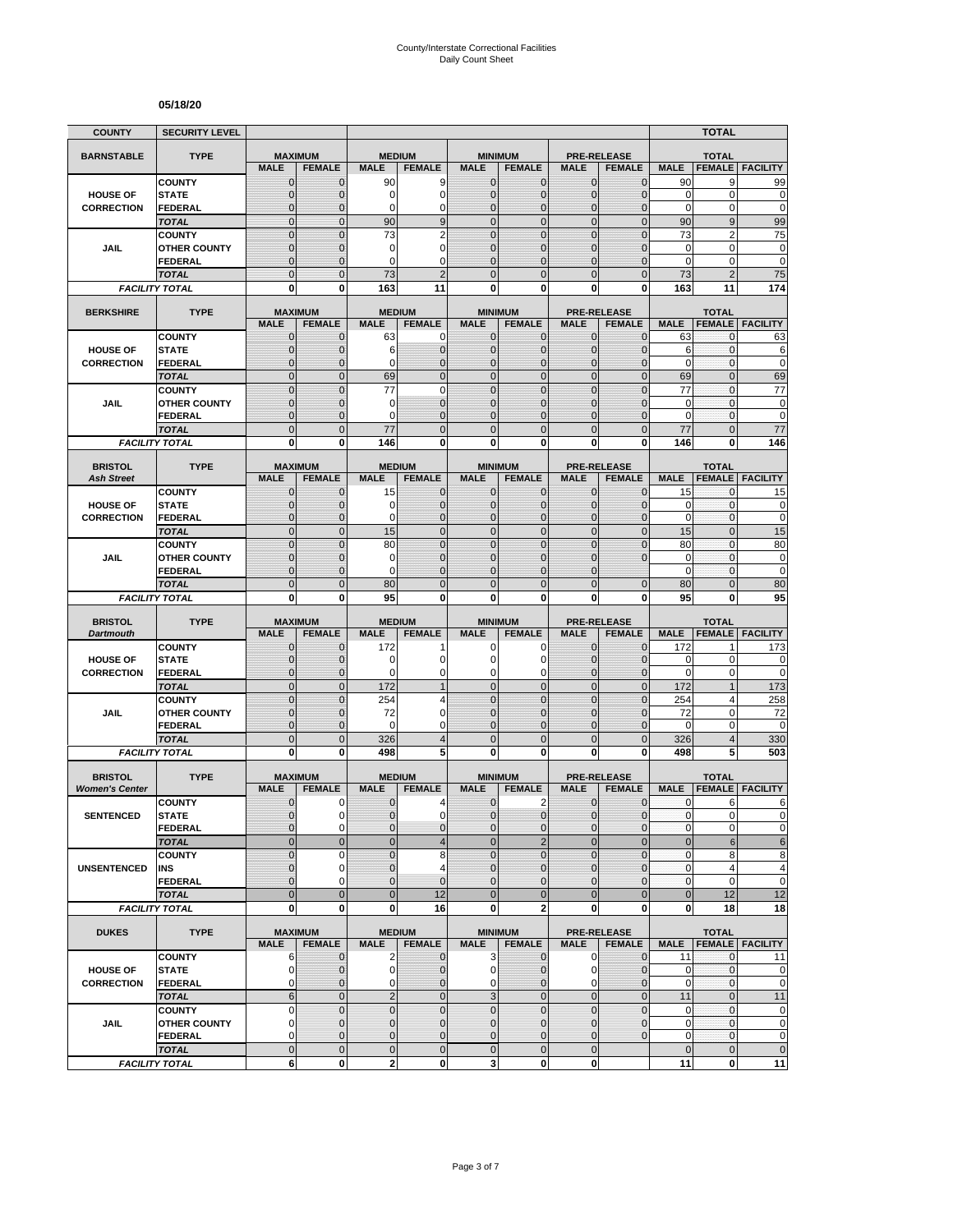# County/Interstate Correctional Facilities Daily Count Sheet

| <b>ESSEX</b>          | <b>TYPE</b>                           |                                | <b>MAXIMUM</b>                   | <b>MEDIUM</b>               |                               | <b>MINIMUM</b>               |                               |                             | <b>PRE-RELEASE</b>           |                               | <b>TOTAL</b>                  |                               |
|-----------------------|---------------------------------------|--------------------------------|----------------------------------|-----------------------------|-------------------------------|------------------------------|-------------------------------|-----------------------------|------------------------------|-------------------------------|-------------------------------|-------------------------------|
| <b>Middleton</b>      |                                       | <b>MALE</b>                    | <b>FEMALE</b>                    | <b>MALE</b>                 | <b>FEMALE</b>                 | <b>MALE</b>                  | <b>FEMALE</b>                 | MALE                        | <b>FEMALE</b>                | <b>MALE</b>                   | <b>FEMALE</b>                 | <b>FACILITY</b>               |
|                       | <b>COUNTY</b>                         | 0                              | 0                                | 256                         | 0                             | $\mathbf 0$                  | $\mathbf{0}$                  | 0                           | $\Omega$                     | 256                           | 0                             | 256                           |
| <b>HOUSE OF</b>       | <b>STATE</b>                          | 0                              | $\mathbf 0$                      | $\Omega$                    | 0                             | $\mathbf{0}$                 | $\Omega$                      | $\mathbf 0$                 | $\Omega$                     | $\Omega$                      | $\Omega$                      | 0                             |
| <b>CORRECTION</b>     | <b>FEDERAL</b>                        | 0                              | $\mathbf 0$                      | 0                           | 0                             | $\mathbf{0}$                 | $\mathbf 0$                   | $\mathbf{0}$                | $\mathbf 0$                  | $\mathbf 0$                   | $\mathbf{0}$                  | $\mathbf 0$                   |
|                       | <b>TOTAL</b>                          | $\overline{0}$<br>$\mathbf{0}$ | $\overline{0}$<br>$\overline{0}$ | 256                         | $\mathbf 0$<br>$\overline{0}$ | $\mathbf 0$<br>$\mathbf{0}$  | $\overline{0}$<br>$\Omega$    | $\mathbf 0$<br>$\mathbf 0$  | $\overline{0}$<br>$\Omega$   | 256                           | $\mathbf{0}$                  | 256                           |
| JAIL                  | <b>COUNTY</b><br><b>OTHER COUNTY</b>  | $\mathbf 0$                    | $\overline{0}$                   | 594<br>0                    | 0                             | $\mathbf{0}$                 | $\mathbf{0}$                  | $\mathbf 0$                 | ſ                            | 594<br>0                      | $\mathbf 0$<br>$\mathbf 0$    | 594<br>0                      |
|                       | <b>FEDERAL</b>                        | $\mathbf{0}$                   |                                  |                             | $\Omega$                      | $\mathbf{0}$                 | $\Omega$                      | $\mathbf{0}$                | 0                            | 1                             | $\mathbf 0$                   |                               |
|                       | <b>TOTAL</b>                          | $\overline{0}$                 | $\mathbf 0$                      | 595                         | $\Omega$                      | $\Omega$                     | $\Omega$                      | $\overline{0}$              | $\Omega$                     | 595                           | $\Omega$                      | 595                           |
|                       | <b>FACILITY TOTAL</b>                 | 0                              | 0                                | 851                         | O                             | $\bf{0}$                     | 0                             | 0                           | 0                            | 851                           | 0                             | 851                           |
|                       |                                       |                                |                                  |                             |                               |                              |                               |                             |                              |                               |                               |                               |
| <b>ESSEX</b>          | <b>TYPE</b>                           |                                | <b>MAXIMUM</b>                   |                             | <b>MEDIUM</b>                 |                              | <b>MINIMUM</b>                |                             | <b>PRE-RELEASE</b>           |                               | <b>TOTAL</b>                  |                               |
| W.I.T.                | <b>COUNTY</b>                         | <b>MALE</b><br>$\mathbf{0}$    | <b>FEMALE</b><br>0               | <b>MALE</b><br>$\mathbf 0$  | <b>FEMALE</b><br>0            | <b>MALE</b><br>$\mathbf 0$   | <b>FEMALE</b><br>$\mathbf{0}$ | <b>MALE</b><br>$\mathbf 0$  | <b>FEMALE</b><br>7           | <b>MALE</b><br>0              | 7                             | <b>FEMALE   FACILITY</b>      |
| <b>SENTENCED</b>      | <b>STATE</b>                          | 0                              | $\mathbf 0$                      | $\mathbf{0}$                | $\mathbf 0$                   | $\mathbf{0}$                 | $\mathbf{0}$                  | 0                           | $\Omega$                     | $\mathbf 0$                   | $\mathbf 0$                   | 0                             |
|                       | <b>FEDERAL</b>                        | $\overline{0}$                 | $\mathbf 0$                      | $\mathbf{0}$                | 0                             | $\mathbf{0}$                 | 0                             | $\mathbf 0$                 | 0                            | $\mathbf{0}$                  | $\mathbf 0$                   | C                             |
|                       | <b>TOTAL</b>                          | $\overline{0}$                 | $\overline{0}$                   | $\mathbf 0$                 | $\overline{0}$                | $\mathbf{0}$                 | $\overline{0}$                | $\overline{0}$              | $\overline{7}$               | $\mathbf{0}$                  | $\overline{7}$                |                               |
|                       | <b>FACILITY TOTAL</b>                 | 0                              | 0                                | $\bf{0}$                    | O                             | $\bf{0}$                     | $\mathbf{0}$                  | 0                           | 7                            | $\bf{0}$                      | 7                             |                               |
|                       |                                       |                                |                                  |                             |                               |                              |                               |                             |                              |                               |                               |                               |
| <b>ESSEX</b>          | <b>TYPE</b>                           |                                | <b>MAXIMUM</b>                   |                             | <b>MEDIUM</b>                 |                              | <b>MINIMUM</b>                |                             | <b>PRE-RELEASE</b>           |                               | <b>TOTAL</b>                  |                               |
| LCAC                  |                                       | <b>MALE</b>                    | <b>FEMALE</b>                    | <b>MALE</b>                 | <b>FEMALE</b>                 | <b>MALE</b>                  | <b>FEMALE</b>                 | <b>MALE</b>                 | <b>FEMALE</b>                | <b>MALE</b>                   |                               | <b>FEMALE   FACILITY</b>      |
|                       | <b>COUNTY</b>                         | 0                              | 0                                | $\mathbf{0}$                | 0                             | 0                            | $\mathbf{0}$                  | 114                         | $\Omega$                     | 114                           | $\Omega$                      | 114                           |
| <b>HOUSE OF</b>       | <b>STATE</b><br>FEDERAL               | 0<br>0                         | $\overline{0}$                   | $\mathbf 0$<br>$\mathbf{0}$ | 0                             | 3                            | $\Omega$<br>$\Omega$          | 0<br>4                      | $\Omega$<br>$\overline{0}$   | 3<br>$\overline{4}$           | $\mathbf 0$                   | 3<br>$\overline{4}$           |
| <b>CORRECTION</b>     | <b>TOTAL</b>                          | $\Omega$                       | 0<br>$\overline{0}$              | $\mathbf 0$                 | 0<br>$\overline{0}$           | 0<br>3                       | $\Omega$                      | 118                         | $\Omega$                     | 121                           | $\mathbf 0$<br>$\Omega$       | 121                           |
|                       | <b>FACILITY TOTAL</b>                 | 0                              | 0                                | 0                           | 0                             | 3                            | 0                             | 118                         | 0                            | 121                           | 0                             | 121                           |
|                       |                                       |                                |                                  |                             |                               |                              |                               |                             |                              |                               |                               |                               |
| <b>FRANKLIN</b>       | <b>TYPE</b>                           |                                | <b>MAXIMUM</b>                   |                             | <b>MEDIUM</b>                 |                              | <b>MINIMUM</b>                | <b>PRE-RELEASE</b>          |                              |                               | <b>TOTAL</b>                  |                               |
|                       |                                       | <b>MALE</b>                    | <b>FEMALE</b>                    | <b>MALE</b>                 | <b>FEMALE</b>                 | <b>MALE</b>                  | <b>FEMALE</b>                 | <b>MALE</b>                 | <b>FEMALE</b>                | <b>MALE</b>                   | <b>FEMALE</b>                 | <b>FACILITY</b>               |
|                       | <b>COUNTY</b>                         | $\mathbf{0}$                   | 0                                | 56                          | 7                             | $\mathbf{0}$                 | 0                             | 0                           | $\Omega$                     | 56                            | $\overline{7}$                | 63                            |
| <b>HOUSE OF</b>       | <b>OTHER - VT</b>                     | 0                              | $\overline{0}$                   | $\mathbf 0$                 | 0                             | $\mathbf{0}$                 | $\mathbf 0$                   | $\mathbf 0$                 | $\Omega$                     | $\mathbf 0$                   | $\mathbf 0$                   | 0                             |
| <b>CORRECTION</b>     | <b>STATE</b>                          | $\Omega$                       | $\mathbf 0$                      | 10                          | 2                             | $\Omega$                     | $\Omega$                      | 0                           | $\sqrt{ }$                   | 10                            | $\overline{2}$                | 12                            |
|                       | FEDERAL                               | $\mathbf{0}$                   | $\overline{0}$                   | $\mathbf 0$                 | 0                             | $\mathbf{0}$                 | $\mathbf{0}$                  | 0                           | $\overline{0}$               | $\mathbf 0$                   | $\mathbf 0$                   | $\pmb{0}$                     |
|                       | <b>TOTAL</b>                          | $\overline{0}$                 | $\mathbf{0}$                     | 66                          | 9                             | $\mathbf{0}$                 | $\mathbf{0}$                  | $\mathbf 0$                 | $\overline{0}$               | 66                            | 9                             | 75                            |
|                       | <b>COUNTY</b>                         | $\Omega$                       | $\overline{0}$<br>$\overline{0}$ | 31                          | 2<br>0                        | $\Omega$<br>$\mathbf 0$      | $\Omega$                      | $\mathbf 0$<br>$\mathbf 0$  | $\Omega$<br>$\sqrt{ }$       | 31<br>12                      | $\overline{2}$<br>$\mathbf 0$ | 33                            |
| JAIL                  | <b>OTHER COUNTY</b><br><b>FEDERAL</b> | 0<br>0                         | 0                                | 12<br>0                     | 0                             | $\mathbf{0}$                 | $\Omega$<br>$\Omega$          | $\mathbf{0}$                | $\Omega$                     | $\mathbf 0$                   | $\mathbf 0$                   | 12<br>$\mathbf 0$             |
|                       | <b>TOTAL</b>                          | $\mathbf{0}$                   | $\overline{0}$                   | 43                          | $\overline{2}$                | $\mathbf{0}$                 | $\Omega$                      | $\overline{0}$              | $\Omega$                     | 43                            | $\overline{2}$                | 45                            |
|                       | <b>FACILITY TOTAL</b>                 | 0                              | 0                                | 109                         | 11                            | $\bf{0}$                     | 0                             | 0                           | 0                            | 109                           | 11                            | 120                           |
|                       |                                       |                                |                                  |                             |                               |                              |                               |                             |                              |                               |                               |                               |
| <b>HAMPDEN</b>        | <b>TYPE</b>                           |                                | <b>MAXIMUM</b>                   | <b>MEDIUM</b>               |                               | <b>MINIMUM</b>               |                               |                             | <b>PRE-RELEASE</b>           |                               | <b>TOTAL</b>                  |                               |
| <b>HOC/JAIL</b>       |                                       | <b>MALE</b>                    | <b>FEMALE</b>                    | <b>MALE</b>                 | <b>FEMALE</b>                 | <b>MALE</b>                  | <b>FEMALE</b>                 | <b>MALE</b>                 | <b>FEMALE</b>                | <b>MALE</b>                   | <b>FEMALE</b>                 | <b>FACILITY</b>               |
|                       | <b>COUNTY</b>                         | 0                              | $\mathbf 0$                      | 175                         | 0                             | 33                           | 0                             | 0                           | $\mathbf 0$                  | 208                           | $\mathbf{0}$                  | 208                           |
| <b>HOUSE OF</b>       | <b>STATE</b>                          | 0                              | $\overline{0}$                   | 36                          | 0                             | 26                           | $\Omega$                      | $\overline{7}$<br>0         | $\sqrt{ }$<br>0              | 69<br>0                       | $\mathbf{0}$<br>$\mathbf{0}$  | 69<br>$\mathbf 0$             |
| <b>CORRECTION</b>     | <b>STATE - ELMO</b><br><b>FEDERAL</b> | $\mathbf{0}$                   | $\mathbf 0$                      | $\Omega$                    | 0                             | 0                            | $\mathbf{0}$                  | $\mathbf 0$                 | 0                            | $\Omega$                      | $\Omega$                      | 0                             |
|                       | <b>TOTAL</b>                          | $\overline{0}$                 | $\overline{0}$                   | 211                         | $\overline{0}$                | 59                           | $\mathbf{0}$                  | $\overline{7}$              | $\Omega$                     | 277                           | $\Omega$                      | 277                           |
|                       | <b>COUNTY</b>                         | $\overline{0}$                 | $\overline{0}$                   | 345                         | 0                             | $\mathbf 0$                  | $\overline{0}$                | $\overline{0}$              | $\overline{0}$               | 345                           | $\mathbf{0}$                  | 345                           |
| <b>JAIL</b>           | <b>OTHER COUNTY</b>                   | 0                              | $\mathbf 0$                      | 0                           | 0                             | $\mathbf{0}$                 | $\Omega$                      | $\mathbf 0$                 | $\sqrt{ }$                   | $\mathbf 0$                   | $\mathbf 0$                   | 0                             |
|                       | <b>FEDERAL</b>                        | $\Omega$                       | $\mathbf 0$                      | 5                           | $\Omega$                      |                              | $\Omega$                      | $\mathbf 0$                 | $\Omega$                     | 6                             | $\Omega$                      | 6                             |
|                       | <b>TOTAL</b>                          | $\overline{0}$                 | $\overline{0}$                   | 350                         | $\Omega$                      |                              | $\overline{0}$                | $\overline{0}$              | $\Omega$                     | 351                           | $\Omega$                      | 351                           |
|                       | <b>FACILITY TOTAL</b>                 | $\mathbf{0}$                   | $\boldsymbol{0}$                 | 561                         | o                             | 60                           | 0                             | 71                          | 0                            | 628                           | $\mathbf{0}$                  | 628                           |
|                       |                                       |                                |                                  |                             |                               |                              |                               |                             |                              |                               |                               |                               |
| <b>HAMPDEN</b>        | <b>TYPE</b>                           |                                | <b>MAXIMUM</b>                   |                             | <b>MEDIUM</b>                 |                              | <b>MINIMUM</b>                |                             | <b>PRE-RELEASE</b>           |                               | <b>TOTAL</b>                  |                               |
| <b>WMCAC</b>          | <b>COUNTY</b>                         | <b>MALE</b><br>$\mathbf 0$     | <b>FEMALE</b><br>$\mathbf{0}$    | <b>MALE</b><br>$\mathbf 0$  | <b>FEMALE</b>                 | <b>MALE</b><br>19            | <b>FEMALE</b><br>0            | <b>MALE</b><br>$\mathbf 0$  | <b>FEMALE</b><br>$\mathbf 0$ | <b>MALE</b>                   |                               | <b>FEMALE</b> FACILITY        |
| <b>HOUSE OF</b>       | <b>STATE</b>                          | $\mathbf{0}$                   | $\mathbf{0}$                     | $\overline{0}$              | 0<br>0                        | $\mathbf 0$                  | 0                             | $\mathbf{0}$                | $\overline{0}$               | 19<br>$\mathbf 0$             | 0<br>$\mathbf 0$              | 19<br>0                       |
| <b>CORRECTION</b>     | <b>FEDERAL</b>                        | $\mathbf{0}$                   | 0                                | $\overline{0}$              | 0                             | $\mathbf 0$                  | $\Omega$                      | 0                           | 0                            | $\mathbf 0$                   | $\mathbf 0$                   | $\pmb{0}$                     |
|                       | <b>TOTAL</b>                          | $\mathbf{0}$                   | $\overline{0}$                   | $\overline{0}$              | $\overline{0}$                | 19                           | $\overline{0}$                | $\mathbf 0$                 | $\mathbf 0$                  | 19                            | $\mathbf{0}$                  | 19                            |
|                       | <b>FACILITY TOTAL</b>                 | $\bf{0}$                       | $\bf{0}$                         | $\mathbf{0}$                | 0                             | 19                           | 0                             | 0                           | $\bf{0}$                     | 19                            | 0                             | 19                            |
|                       |                                       |                                |                                  |                             |                               |                              |                               |                             |                              |                               |                               |                               |
| <b>HAMPDEN</b>        | <b>TYPE</b>                           |                                | <b>MAXIMUM</b>                   |                             | <b>MEDIUM</b>                 |                              | <b>MINIMUM</b>                | <b>PRE-RELEASE</b>          |                              |                               | <b>TOTAL</b>                  |                               |
| <b>Women's Center</b> |                                       | <b>MALE</b>                    | <b>FEMALE</b>                    | <b>MALE</b>                 | <b>FEMALE</b>                 | <b>MALE</b>                  | <b>FEMALE</b>                 | <b>MALE</b>                 | <b>FEMALE</b>                | <b>MALE</b>                   |                               | <b>FEMALE</b> FACILITY        |
|                       | <b>COUNTY</b>                         | 0                              | 0                                | $\mathbf 0$                 | 21                            | 0                            | 14                            | 0                           | 0                            | 0                             | 35                            | 35                            |
| <b>HOUSE OF</b>       | <b>STATE</b>                          | $\mathbf 0$<br>0               | $\mathbf 0$<br>0                 | $\mathbf{0}$<br>0           | 4<br>0                        | $\mathbf{0}$<br>$\mathbf{0}$ | 1<br>0                        | $\mathbf 0$<br>$\mathbf{0}$ | 2<br>0                       | $\mathbf 0$<br>$\overline{0}$ | $\overline{7}$<br>$\mathbf 0$ | $\overline{7}$<br>$\mathbf 0$ |
|                       | <b>FEDERAL</b><br><b>TOTAL</b>        | $\mathbf{0}$                   | $\mathbf 0$                      | $\overline{0}$              | 25                            | $\mathbf{0}$                 | 15                            | $\mathbf{0}$                | $\overline{2}$               | $\mathbf{0}$                  | 42                            | 42                            |
|                       | <b>COUNTY</b>                         | $\overline{0}$                 | $\mathbf 0$                      | $\mathbf{0}$                | 23                            | $\mathbf{0}$                 | $\mathbf 0$                   | $\overline{0}$              | $\mathbf 0$                  | $\mathbf 0$                   | 23                            | 23                            |
| <b>JAIL</b>           | <b>OTHER COUNTY</b>                   | 0                              | $\mathbf 0$                      | $\mathbf{0}$                | 0                             | $\mathbf 0$                  | $\mathbf{0}$                  | $\mathbf{0}$                | $\overline{0}$               | $\mathbf 0$                   | $\mathbf 0$                   | $\pmb{0}$                     |
|                       | <b>FEDERAL</b>                        | $\mathbf 0$                    | $\mathbf 0$                      | $\mathbf{0}$                | 0                             | $\mathbf{0}$                 | $\mathbf{0}$                  | $\mathbf 0$                 | $\overline{0}$               | $\mathbf 0$                   | $\mathbf 0$                   | $\mathbf 0$                   |
|                       | <b>TOTAL</b>                          | $\mathbf 0$                    | $\mathbf 0$                      | $\overline{0}$              | 23                            | $\overline{0}$               | $\mathbf 0$                   | $\mathbf{0}$                | $\mathbf 0$                  | $\mathbf{0}$                  | 23                            | 23                            |
|                       | <b>FACILITY TOTAL</b>                 | $\pmb{0}$                      | $\mathbf 0$                      | $\mathbf{O}$                | 48                            | $\mathbf{0}$                 | 15                            | $\mathbf 0$                 | $\overline{\mathbf{2}}$      | $\overline{0}$                | 65                            | 65                            |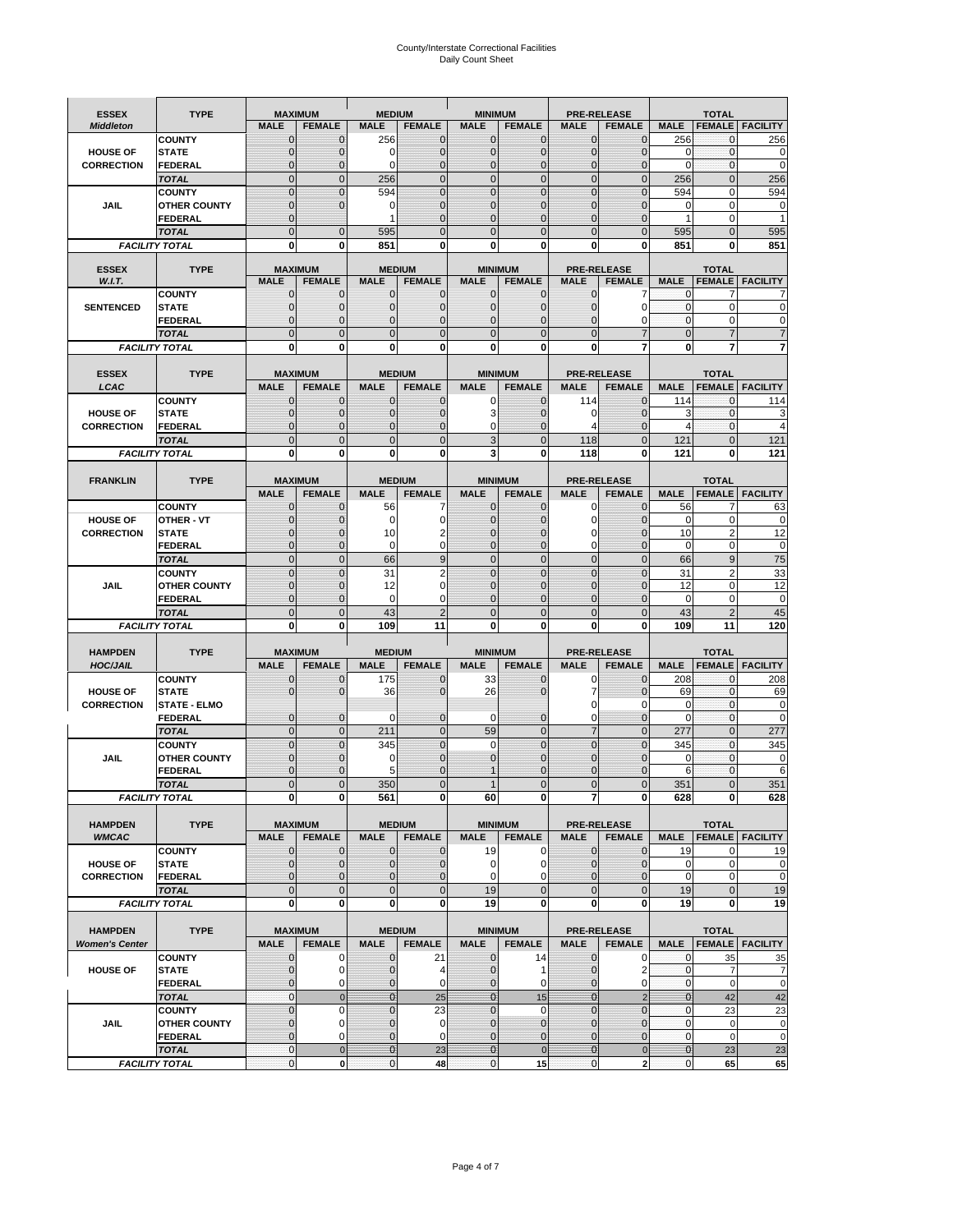| <b>HAMPSHIRE</b>  | <b>TYPE</b>                           |                            | <b>MAXIMUM</b>              |                            | <b>MEDIUM</b>    | <b>MINIMUM</b>               |                                  | <b>PRE-RELEASE</b>           |                        |                             | <b>TOTAL</b>             |                                                 |
|-------------------|---------------------------------------|----------------------------|-----------------------------|----------------------------|------------------|------------------------------|----------------------------------|------------------------------|------------------------|-----------------------------|--------------------------|-------------------------------------------------|
|                   |                                       | <b>MALE</b>                | <b>FEMALE</b>               | <b>MALE</b>                | <b>FEMALE</b>    | <b>MALE</b>                  | <b>FEMALE</b>                    | <b>MALE</b>                  | <b>FEMALE</b>          | <b>MALE</b>                 | <b>FEMALE</b>            | <b>FACILITY</b>                                 |
|                   | <b>COUNTY</b>                         | $\mathbf 0$                | $\mathbf 0$                 | 41                         | $\mathbf 0$      | 9                            | $\mathbf 0$                      | 8                            | $\mathbf 0$            | 58                          | $\mathbf{0}$             | 58                                              |
| <b>HOUSE OF</b>   | <b>STATE</b>                          | $\mathbf{0}$               | $\overline{0}$              | 4                          | $\mathbf 0$      | $\mathbf 0$                  | $\overline{0}$                   | 5                            | $\overline{0}$         | 9                           | $\mathbf 0$              | 9                                               |
| <b>CORRECTION</b> | <b>FEDERAL</b>                        | $\mathbf{0}$               | 0                           | 0                          | $\mathbf 0$      | 0                            | $\mathbf 0$                      | $\mathbf 0$                  | $\mathbf 0$            | $\mathbf 0$                 | $\bf{0}$                 | $\mathbf 0$                                     |
|                   | <b>TOTAL</b>                          | $\mathbf{0}$               | $\overline{0}$              | 45                         | $\mathbf{0}$     | 9                            | $\mathbf{0}$                     | 13                           |                        | 67                          | $\mathbf{0}$             | 67                                              |
|                   | <b>COUNTY</b>                         |                            | $\mathbf 0$                 | 57                         | $\overline{0}$   | $\overline{0}$               | $\overline{0}$                   | $\mathbf{0}$                 | $\overline{0}$         | 57                          | $\mathbf{0}$             | 57                                              |
| JAIL              | <b>OTHER COUNTY</b>                   | $\Omega$                   | 0                           | $\mathbf 0$                | $\mathbf 0$      | $\mathbf{0}$                 | $\overline{0}$                   | 0                            | $\mathbf 0$            | 0                           | $\mathbf 0$              | 0                                               |
|                   | FEDERAL                               | $\mathbf{0}$               | $\overline{0}$              | 3                          | 0                | $\overline{0}$               | $\mathbf{0}$                     | $\overline{0}$               | $\mathbf 0$            | 3                           | $\mathbf{0}$             | 3                                               |
|                   | <b>TOTAL</b>                          | $\mathbf{0}$               | $\mathbf 0$                 | 60                         | $\mathbf 0$      | $\mathbf 0$                  | $\mathbf{0}$                     | $\mathbf{0}$                 |                        | 60                          | $\mathbf 0$              | 60                                              |
|                   | <b>FACILITY TOTAL</b>                 | 0                          | 0                           | 105                        | 0                | 9                            | 0                                | 13                           |                        | 127                         | 0                        | 127                                             |
|                   |                                       |                            |                             |                            |                  |                              |                                  |                              |                        |                             |                          |                                                 |
| <b>MIDDLESEX</b>  | <b>TYPE</b>                           |                            | <b>MAXIMUM</b>              |                            | <b>MEDIUM</b>    | <b>MINIMUM</b>               |                                  | <b>PRE-RELEASE</b>           |                        |                             | <b>TOTAL</b>             |                                                 |
| E. Cambridge      |                                       | <b>MALE</b>                | <b>FEMALE</b>               | <b>MALE</b>                | <b>FEMALE</b>    | <b>MALE</b>                  | <b>FEMALE</b>                    | <b>MALE</b>                  | <b>FEMALE</b>          | <b>MALE</b>                 | <b>FEMALE</b>            | <b>FACILITY</b>                                 |
|                   | <b>COUNTY</b>                         | 0                          | 0                           | $\mathbf 0$                | 0                | 0                            | $\mathbf{0}$                     | 0                            | 0                      | 0                           | 0                        | 0                                               |
| <b>HOUSE OF</b>   | <b>STATE</b>                          | $\pmb{0}$                  | 0                           | $\mathbf{0}$               | $\mathbf 0$      | $\mathbf 0$                  | $\mathbf 0$                      | $\mathbf 0$                  | $\mathbf 0$            | $\pmb{0}$                   | $\bf{0}$                 | 0                                               |
| <b>CORRECTION</b> | <b>FEDERAL</b>                        | $\mathbf{0}$               | $\mathbf 0$                 | $\mathbf 0$                | $\mathbf 0$      | $\mathbf 0$                  | $\mathbf{0}$                     | $\mathbf 0$                  | $\mathbf 0$            | $\mathbf{0}$                | $\mathbf 0$              | $\mathbf 0$                                     |
|                   | <b>TOTAL</b>                          | $\Omega$                   | $\mathbf 0$                 | $\mathbf{0}$               | $\mathbf{0}$     | $\mathbf 0$                  | $\mathbf 0$                      | $\mathbf{0}$                 | $\overline{0}$         | $\pmb{0}$                   | $\mathbf{0}$             | $\mathbf 0$                                     |
|                   | <b>COUNTY</b>                         | $\mathbf{0}$               | $\mathbf{0}$                | $\mathbf{0}$               | $\mathbf{0}$     | $\mathbf{0}$                 | $\mathbf{0}$                     | $\mathbf{0}$                 | $\mathbf 0$            | $\mathbf{0}$                | $\mathbf{0}$             | 0                                               |
| JAIL              | <b>OTHER COUNTY</b>                   | 0<br>$\mathbf{0}$          | $\mathbf 0$<br>$\mathbf{0}$ | $\mathbf 0$<br>$\mathbf 0$ | 0<br>$\mathbf 0$ | $\mathbf{0}$<br>$\mathbf{0}$ | $\overline{0}$<br>$\overline{0}$ | $\mathbf{0}$<br>$\mathbf{0}$ | 0<br>$\mathbf 0$       | $\pmb{0}$<br>$\mathbf{0}$   | 0<br>$\mathbf{0}$        | 0<br>0                                          |
|                   | <b>FEDERAL</b>                        |                            |                             |                            |                  |                              |                                  |                              |                        |                             |                          |                                                 |
|                   | <b>TOTAL</b>                          | $\mathbf 0$                | $\overline{0}$              | $\overline{0}$             | $\overline{0}$   | $\overline{0}$               | $\overline{0}$                   | $\overline{0}$               | $\overline{0}$         | $\mathbf{0}$                | $\overline{0}$           | $\overline{0}$                                  |
|                   | <b>FACILITY TOTAL</b>                 | 0                          | 0                           | 0                          | 0                | 0                            | 0                                | 0                            | 0                      | 0                           | 0                        | 0                                               |
| <b>MIDDLESEX</b>  | <b>TYPE</b>                           |                            | <b>MAXIMUM</b>              |                            | <b>MEDIUM</b>    | <b>MINIMUM</b>               |                                  | <b>PRE-RELEASE</b>           |                        |                             | <b>TOTAL</b>             |                                                 |
| <b>Billerica</b>  |                                       | <b>MALE</b>                | <b>FEMALE</b>               | <b>MALE</b>                | <b>FEMALE</b>    | <b>MALE</b>                  | <b>FEMALE</b>                    | <b>MALE</b>                  | <b>FEMALE</b>          | <b>MALE</b>                 | <b>FEMALE</b>            | <b>FACILITY</b>                                 |
|                   | <b>COUNTY</b>                         | 0                          | $\mathbf 0$                 | 170                        | 0                | 15                           | $\mathbf{0}$                     | 29                           | $\mathbf 0$            | 214                         | 0                        | 214                                             |
| <b>HOUSE OF</b>   | <b>STATE</b>                          | 0                          | $\mathbf 0$                 | 0                          | $\mathbf 0$      | 0                            | 0                                | 0                            | $\mathbf 0$            | 0                           | $\mathbf 0$              | 0                                               |
| <b>CORRECTION</b> | <b>FEDERAL</b>                        | 0                          | $\mathbf{0}$                | 0                          | 0                | 0                            | $\mathbf{0}$                     | 0                            | $\mathbf 0$            | 0                           | 0                        | 0                                               |
|                   | <b>TOTAL</b>                          | $\mathbf{0}$               | $\mathbf 0$                 | 170                        | $\mathbf 0$      | 15                           | $\overline{0}$                   | 29                           | $\overline{0}$         | 214                         | $\mathbf{0}$             | 214                                             |
|                   | <b>COUNTY</b>                         | $\Omega$                   | $\overline{0}$              | 366                        | $\overline{0}$   | $\overline{0}$               | $\Omega$                         | $\overline{0}$               | $\Omega$               | 366                         | $\mathbf 0$              | 366                                             |
| JAIL              | <b>OTHER COUNTY</b>                   | 0                          | $\mathbf 0$                 | 0                          | $\mathbf{0}$     | $\mathbf{0}$                 | $\mathbf{0}$                     | $\mathbf{0}$                 | $\overline{0}$         | 0                           | 0                        | 0                                               |
|                   | <b>FEDERAL</b>                        | $\Omega$                   | $\mathbf 0$                 | $\Omega$                   | $\mathbf 0$      | $\overline{0}$               | $\overline{0}$                   | 0                            | $\mathbf 0$            | $\Omega$                    | $\mathbf 0$              | $\mathbf 0$                                     |
|                   | <b>TOTAL</b>                          | $\mathbf 0$                | $\overline{0}$              | 366                        | $\overline{0}$   | $\overline{0}$               | $\overline{0}$                   | $\overline{0}$               | $\overline{0}$         | 366                         | $\overline{0}$           | 366                                             |
|                   | <b>FACILITY TOTAL</b>                 |                            | 0                           | 536                        | 0                | 15                           | $\mathbf 0$                      | 29                           | 0                      | 580                         | 0                        | 580                                             |
|                   |                                       |                            |                             |                            |                  |                              |                                  |                              |                        |                             |                          |                                                 |
| <b>NORFOLK</b>    | <b>TYPE</b>                           |                            | <b>MAXIMUM</b>              |                            | <b>MEDIUM</b>    | <b>MINIMUM</b>               |                                  | <b>PRE-RELEASE</b>           |                        |                             | <b>TOTAL</b>             |                                                 |
|                   |                                       | <b>MALE</b>                | <b>FEMALE</b>               | <b>MALE</b>                | <b>FEMALE</b>    | <b>MALE</b>                  | <b>FEMALE</b>                    | <b>MALE</b>                  | <b>FEMALE</b>          | <b>MALE</b>                 | <b>FEMALE</b>            | <b>FACILITY</b>                                 |
| Dedham / RT 128   |                                       |                            |                             |                            |                  |                              |                                  |                              |                        |                             |                          |                                                 |
|                   | <b>COUNTY</b>                         | 0                          | $\mathbf 0$                 | 96                         | 0                | 0                            | $\mathbf{0}$                     | 16                           | 0                      | 112                         | 0                        | 112                                             |
| <b>HOUSE OF</b>   | <b>STATE</b>                          | $\mathbf 0$                | $\mathbf 0$                 | $\mathbf 0$                | $\mathbf{0}$     | 0                            | $\mathbf{0}$                     | 0                            | $\mathbf 0$            | 0                           | $\mathbf 0$              | 0                                               |
| <b>CORRECTION</b> | FEDERAL                               | $\mathbf{0}$               | 0                           | 0                          | 0                | 0                            | $\mathbf 0$                      | 0                            | 0                      | $\mathbf 0$                 | $\mathbf 0$              | 0                                               |
|                   | <b>TOTAL</b>                          |                            | $\mathbf 0$                 | 96                         | $\mathbf 0$      | $\mathbf 0$                  | $\overline{0}$                   | 16                           | $\mathbf 0$            | 112                         | $\mathbf 0$              | 112                                             |
|                   | <b>COUNTY</b>                         | $\mathbf{0}$               | $\overline{0}$              | 153                        | $\overline{0}$   | $\overline{0}$               | $\Omega$                         | $\mathbf 0$                  | $\overline{0}$         | 153                         | 0                        | 153                                             |
| JAIL              | INS                                   | $\mathbf{0}$               | 0                           | 0                          | $\mathbf{0}$     | $\mathbf 0$                  | $\mathbf{0}$                     | 0                            | $\mathbf 0$            | 0                           | 0                        | 0                                               |
|                   | <b>FEDERAL</b>                        | $\mathbf{0}$               | $\mathbf 0$                 | 45                         | $\mathbf 0$      | $\overline{0}$               | $\Omega$                         | $\mathbf 0$                  | $\mathbf 0$            | 45                          | $\mathbf 0$              | 45                                              |
|                   | <b>TOTAL</b>                          | $\mathbf 0$                | $\mathbf 0$                 | 198                        | $\overline{0}$   | $\overline{0}$               | $\overline{0}$                   | $\overline{0}$               | $\overline{0}$         | 198                         | $\mathbf{0}$             | 198                                             |
|                   | <b>FACILITY TOTAL</b>                 | 0                          | 0                           | 294                        | 0                | 0                            | 0                                | 16                           | 0                      | 310                         | 0                        | 310                                             |
|                   |                                       |                            |                             |                            |                  |                              |                                  |                              |                        |                             |                          |                                                 |
| <b>NORFOLK</b>    | <b>TYPE</b>                           |                            | <b>MAXIMUM</b>              |                            | <b>MEDIUM</b>    | <b>MINIMUM</b>               |                                  | <b>PRE-RELEASE</b>           |                        |                             | <b>TOTAL</b>             |                                                 |
| <b>Braintree</b>  |                                       | <b>MALE</b>                | <b>FEMALE</b>               | <b>MALE</b>                | <b>FEMALE</b>    | <b>MALE</b>                  | <b>FEMALE</b>                    | <b>MALE</b>                  | <b>FEMALE</b>          | <b>MALE</b>                 | <b>FEMALE</b>            | <b>FACILITY</b>                                 |
|                   | <b>COUNTY</b>                         | $\mathbf{0}$               | $\mathbf{0}$                | $\mathbf 0$                | 0                | 0                            | $\mathbf{0}$                     | 0                            | $\mathbf 0$            | $\mathbf 0$                 | 0                        | 0                                               |
| <b>HOUSE OF</b>   | <b>STATE</b>                          | $\Omega$                   | $\Omega$                    | $\Omega$                   | $\overline{0}$   | $\Omega$                     | $\Omega$                         | $\mathbf{0}$                 | $\Omega$               | $\Omega$                    | $\Omega$                 |                                                 |
| <b>CORRECTION</b> | FEDERAL                               | $\mathbf 0$                | 0                           | $\mathbf 0$                | $\bf{0}$         | $\mathbf 0$                  | $\overline{0}$                   | $\mathbf 0$                  | $\mathbf 0$            | $\overline{0}$              | $\mathbf 0$              |                                                 |
|                   | <b>TOTAL</b><br><b>FACILITY TOTAL</b> | $\mathbf 0$<br>$\mathbf 0$ | $\overline{0}$<br>0         | $\mathbf{0}$<br>0          | $\mathbf 0$<br>0 | $\mathbf 0$<br>$\mathbf 0$   | $\mathbf 0$<br><sub>0</sub>      | $\mathbf 0$<br>0             | $\mathbf 0$<br>0       | $\mathbf 0$<br>$\mathbf{0}$ | $\pmb{0}$<br>$\mathbf 0$ |                                                 |
|                   |                                       |                            |                             |                            |                  |                              |                                  |                              |                        |                             |                          | $\Omega$<br>$\mathbf 0$<br>$\mathbf 0$<br>0     |
| <b>PLYMOUTH</b>   | <b>TYPE</b>                           |                            | <b>MAXIMUM</b>              |                            | <b>MEDIUM</b>    |                              | <b>MINIMUM</b>                   |                              | <b>PRE-RELEASE</b>     |                             | <b>TOTAL</b>             |                                                 |
|                   |                                       | <b>MALE</b>                | <b>FEMALE</b>               | <b>MALE</b>                | <b>FEMALE</b>    | <b>MALE</b>                  | <b>FEMALE</b>                    | <b>MALE</b>                  | <b>FEMALE</b>          | <b>MALE</b>                 |                          | <b>FEMALE   FACILITY</b>                        |
|                   | <b>COUNTY</b>                         | $\mathbf{0}$               | 0                           | 109                        | $\mathbf{0}$     | 0                            | $\mathbf{0}$                     | $\mathbf 0$                  | $\mathbf{0}$           | 109                         | $\mathbf 0$              | 109                                             |
| <b>HOUSE OF</b>   | <b>STATE</b>                          | $\mathbf{0}$               | $\mathbf 0$                 | 50                         | $\mathbf 0$      | $\mathbf 0$                  | $\mathbf{0}$                     | $\mathbf{0}$                 | $\overline{0}$         | 50                          | $\mathbf 0$              |                                                 |
| <b>CORRECTION</b> | <b>FEDERAL</b>                        | $\mathbf 0$                | $\mathbf{0}$                | 0                          | $\pmb{0}$        | $\mathbf 0$                  | $\mathbf{0}$                     | 0                            | $\mathbf 0$            | 0                           | $\mathbf 0$              |                                                 |
|                   | <b>DYS</b>                            | $\mathbf{0}$               | $\mathbf{0}$                | 0                          | $\mathbf{0}$     | $\mathbf 0$                  | $\mathbf{0}$                     | $\mathbf 0$                  | $\overline{0}$         | $\mathbf 0$                 | $\mathbf{0}$             | 50<br>$\mathbf 0$<br>$\mathbf 0$                |
|                   | <b>TOTAL</b>                          | $\mathbf 0$                | $\mathbf 0$                 | 159                        | $\mathbf 0$      | $\mathbf 0$                  | $\mathbf 0$                      | $\mathbf 0$                  | $\pmb{0}$              | 159                         | $\mathbf{0}$             | 159                                             |
|                   | <b>COUNTY</b>                         | $\mathbf 0$                | $\mathbf 0$                 | 152                        | $\mathbf{0}$     | $\mathbf 0$                  | $\overline{0}$                   | $\mathbf 0$                  | $\mathbf 0$            | 152                         | $\mathbf 0$              | 152                                             |
| JAIL              | <b>OTHER COUNTY</b>                   | $\mathbf{0}$               | 0                           | 178                        | $\mathbf 0$      | $\mathbf 0$                  | $\mathbf{0}$                     | 0                            | $\mathbf{0}$           | 178                         | $\mathbf 0$              | 178                                             |
|                   | <b>FEDERAL</b>                        | $\mathbf{0}$               | $\mathbf{0}$                | 162                        | 0                | $\mathbf 0$                  | $\overline{0}$                   | $\mathbf 0$                  | $\overline{0}$         | 162                         | $\mathbf 0$              |                                                 |
|                   | 52A's                                 | $\mathbf{0}$               | $\mathbf{0}$                | 0                          | $\mathbf{0}$     | $\mathbf 0$                  | $\overline{0}$                   | 0                            | $\mathbf 0$            | $\mathbf 0$                 | $\mathbf{0}$             |                                                 |
|                   | Non 52A's                             | $\mathbf{0}$               | $\mathbf{0}$                | $\mathbf 0$                | $\mathbf{0}$     | $\mathbf 0$                  | $\mathbf{0}$                     | $\mathbf 0$                  | 0                      | $\mathbf 0$                 | $\mathbf 0$              |                                                 |
|                   | <b>TOTAL</b><br><b>FACILITY TOTAL</b> | $\mathbf 0$<br>0           | $\mathbf 0$<br>0            | 492<br>651                 | $\mathbf 0$<br>0 | $\mathbf 0$<br>$\mathbf 0$   | $\mathbf{0}$<br>$\mathbf{0}$     | $\mathbf 0$<br>0             | $\pmb{0}$<br>$\pmb{0}$ | 492<br>651                  | $\mathbf 0$<br>$\bf{0}$  | 162<br>$\mathbf 0$<br>$\mathbf 0$<br>492<br>651 |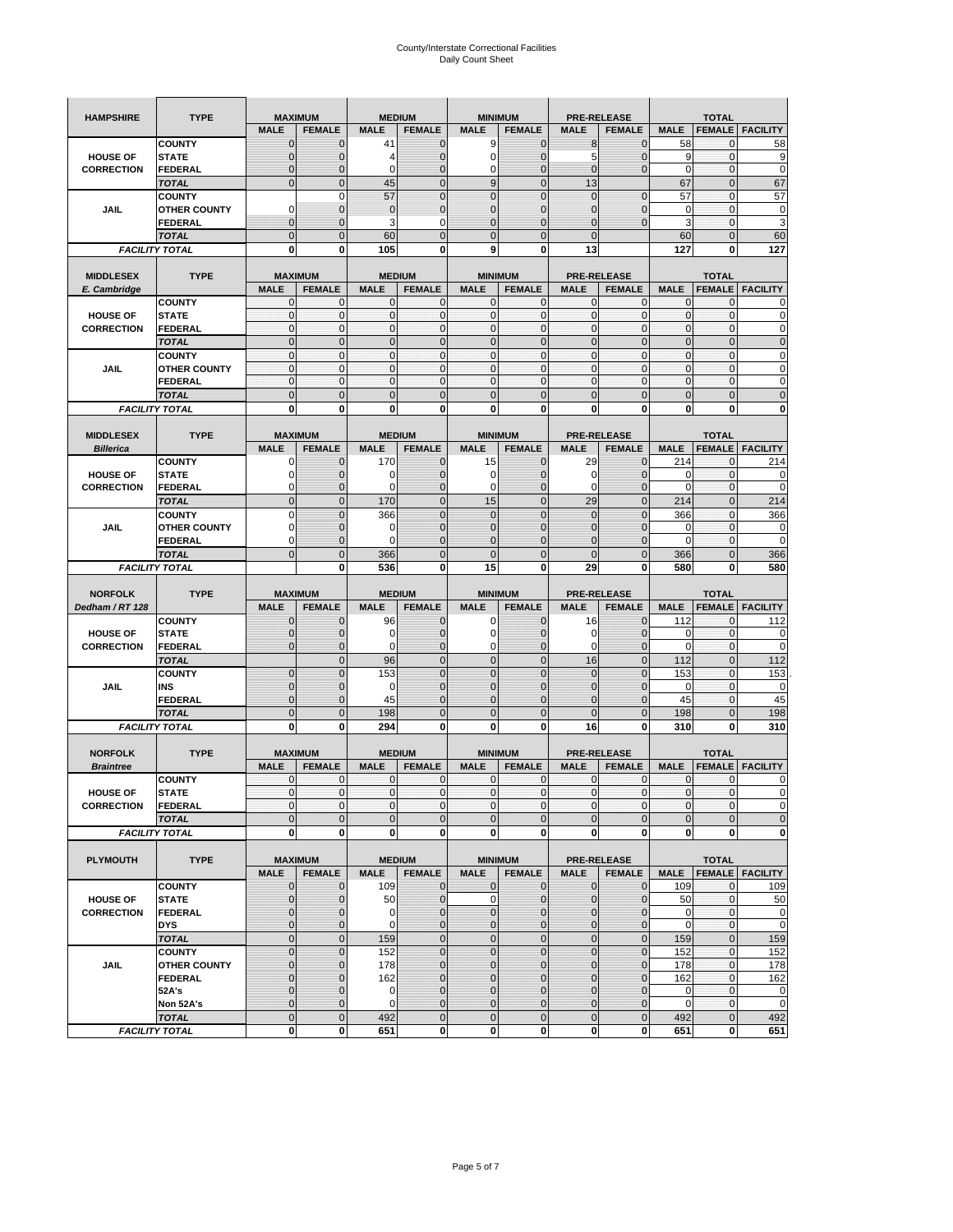# County/Interstate Correctional Facilities Daily Count Sheet

| <b>SUFFOLK</b>        | <b>TYPE</b>           |                              | <b>MAXIMUM</b> | <b>MEDIUM</b> |                |              | <b>MINIMUM</b> |                | <b>PRE-RELEASE</b> |             | <b>TOTAL</b>  |                 |
|-----------------------|-----------------------|------------------------------|----------------|---------------|----------------|--------------|----------------|----------------|--------------------|-------------|---------------|-----------------|
| <b>Nashua Street</b>  |                       | <b>MALE</b>                  | <b>FEMALE</b>  | <b>MALE</b>   | <b>FEMALE</b>  | <b>MALE</b>  | <b>FEMALE</b>  | <b>MALE</b>    | <b>FEMALE</b>      | <b>MALE</b> | <b>FEMALE</b> | <b>FACILITY</b> |
|                       | <b>COUNTY</b>         | $\Omega$                     | $\mathbf{0}$   | 404           | $\Omega$       | $\mathbf{0}$ | $\Omega$       | $\Omega$       | $\Omega$           | 404         | $\Omega$      | 404             |
| <b>JAIL</b>           | <b>OTHER COUNTY</b>   | $\Omega$                     | 0              | $\Omega$      | 0              | $\mathbf{0}$ | $\Omega$       | $\mathbf 0$    | $\Omega$           | $\Omega$    | $\Omega$      | $\mathbf 0$     |
|                       | <b>FEDERAL</b>        | $\Omega$                     | $\Omega$       | 0             | $\Omega$       | $\mathbf{0}$ | $\Omega$       | $\Omega$       | $\Omega$           | $\Omega$    | $\Omega$      | $\Omega$        |
|                       | <b>TOTAL</b>          | $\Omega$                     | $\mathbf 0$    | 404           | $\overline{0}$ | $\mathbf{0}$ | $\mathbf{0}$   | $\mathbf{0}$   | $\Omega$           | 404         | $\Omega$      | 404             |
|                       | <b>FACILITY TOTAL</b> | 0                            | 0              | 404           | $\bf{0}$       | $\mathbf{0}$ | 0              | $\mathbf{0}$   | 0                  | 404         | 0             | 404             |
|                       |                       |                              |                |               |                |              |                |                |                    |             |               |                 |
| <b>SUFFOLK</b>        | <b>TYPE</b>           | <b>MAXIMUM</b>               |                | <b>MEDIUM</b> |                |              | <b>MINIMUM</b> |                | <b>PRE-RELEASE</b> |             | <b>TOTAL</b>  |                 |
| South Bay             |                       | <b>MALE</b>                  | <b>FEMALE</b>  | <b>MALE</b>   | <b>FEMALE</b>  | <b>MALE</b>  | <b>FEMALE</b>  | <b>MALE</b>    | <b>FEMALE</b>      | <b>MALE</b> | <b>FEMALE</b> | <b>FACILITY</b> |
|                       | <b>COUNTY</b>         | $\Omega$                     | $\mathbf{0}$   | 346           | 128            | $\mathbf{0}$ | $\mathbf{0}$   | 4              |                    | 350         | 129           | 479             |
| <b>HOUSE OF</b>       | <b>STATE</b>          |                              | $\mathbf{0}$   | $\Omega$      |                | $\Omega$     | O              | $\Omega$       | $\Omega$           | $\Omega$    |               | 1               |
| <b>CORRECTION</b>     | <b>FEDERAL</b>        | $\Omega$                     | $\mathbf{0}$   | $\Omega$      | $\Omega$       | $\mathbf{0}$ | $\mathbf{0}$   | $\Omega$       | 0                  | $\Omega$    | $\Omega$      | $\Omega$        |
|                       | <b>TOTAL</b>          | $\Omega$                     | $\overline{0}$ | 346           | 129            | $\mathbf 0$  | $\mathbf{0}$   | $\overline{4}$ | $\mathbf{1}$       | 350         | 130           | 480             |
|                       | <b>FACILITY TOTAL</b> | 0                            | 0              | 346           | 129            | <sub>0</sub> | 0              | 4              | 1                  | 350         | 130           | 480             |
|                       |                       |                              |                |               |                |              |                |                |                    |             |               |                 |
| <b>WORCESTER</b>      |                       |                              | <b>MAXIMUM</b> | <b>MEDIUM</b> |                |              | <b>MINIMUM</b> |                | <b>PRE-RELEASE</b> |             | <b>TOTAL</b>  |                 |
|                       |                       | <b>MALE</b>                  | <b>FEMALE</b>  | <b>MALE</b>   | <b>FEMALE</b>  | <b>MALE</b>  | <b>FEMALE</b>  | <b>MALE</b>    | <b>FEMALE</b>      | <b>MALE</b> | <b>FEMALE</b> | <b>FACILITY</b> |
|                       | <b>COUNTY</b>         |                              |                |               |                |              |                |                |                    | 223         | $\Omega$      | 223             |
| <b>HOUSE OF</b>       | <b>STATE</b>          |                              |                |               |                |              |                |                |                    | 0           | 0             | 0               |
| <b>CORRECTION</b>     | <b>FEDERAL</b>        |                              |                |               |                |              |                |                |                    | $\Omega$    | $\Omega$      | $\Omega$        |
|                       | <b>TOTAL</b>          | U                            | $\Omega$       | $\Omega$      | $\mathbf 0$    | $\Omega$     | $\Omega$       | $\Omega$       | $\Omega$           | 223         | $\Omega$      | 223             |
|                       | <b>COUNTY</b>         |                              |                |               |                |              |                |                |                    | 297         | $\Omega$      | 297             |
| <b>JAIL</b>           | <b>OTHER COUNTY</b>   |                              |                |               |                |              |                |                |                    | 0           | 0             | 0               |
|                       | FEDERAL               |                              |                |               |                |              |                |                |                    | $\Omega$    | $\Omega$      | $\Omega$        |
|                       | <b>TOTAL</b>          | $\cap$                       | $\Omega$       | $\Omega$      | $\mathbf{0}$   | $\mathbf{0}$ | $\mathbf{0}$   | $\mathbf 0$    | $\Omega$           | 297         | $\Omega$      | 297             |
|                       | <b>FACILITY TOTAL</b> | $\Omega$                     | $\mathbf 0$    | $\Omega$      | 0              | 0            | $\mathbf{0}$   | $\mathbf 0$    | 0                  | 520         | O             | 520             |
|                       |                       |                              |                |               |                |              |                |                |                    |             |               |                 |
| <b>FEDERAL BUREAU</b> |                       | <b>STATE</b>                 |                |               |                |              |                |                |                    |             |               |                 |
| OF PRISONS            | <b>TYPE</b>           | <b>TOTAL</b>                 | 12             |               |                |              |                |                |                    |             |               |                 |
| <b>DYS</b>            | <b>TYPE</b>           | <b>STATE</b><br><b>TOTAL</b> | $\mathbf{1}$   |               |                |              |                |                |                    |             |               |                 |
|                       |                       | <b>STATE</b>                 |                |               |                |              |                |                |                    |             |               |                 |
| <b>INTERSTATES</b>    | <b>TYPE</b>           | <b>TOTAL</b>                 | 80             |               |                |              |                |                |                    |             |               |                 |

\*Data for county facilities is provided by the MA County Sheriffs.